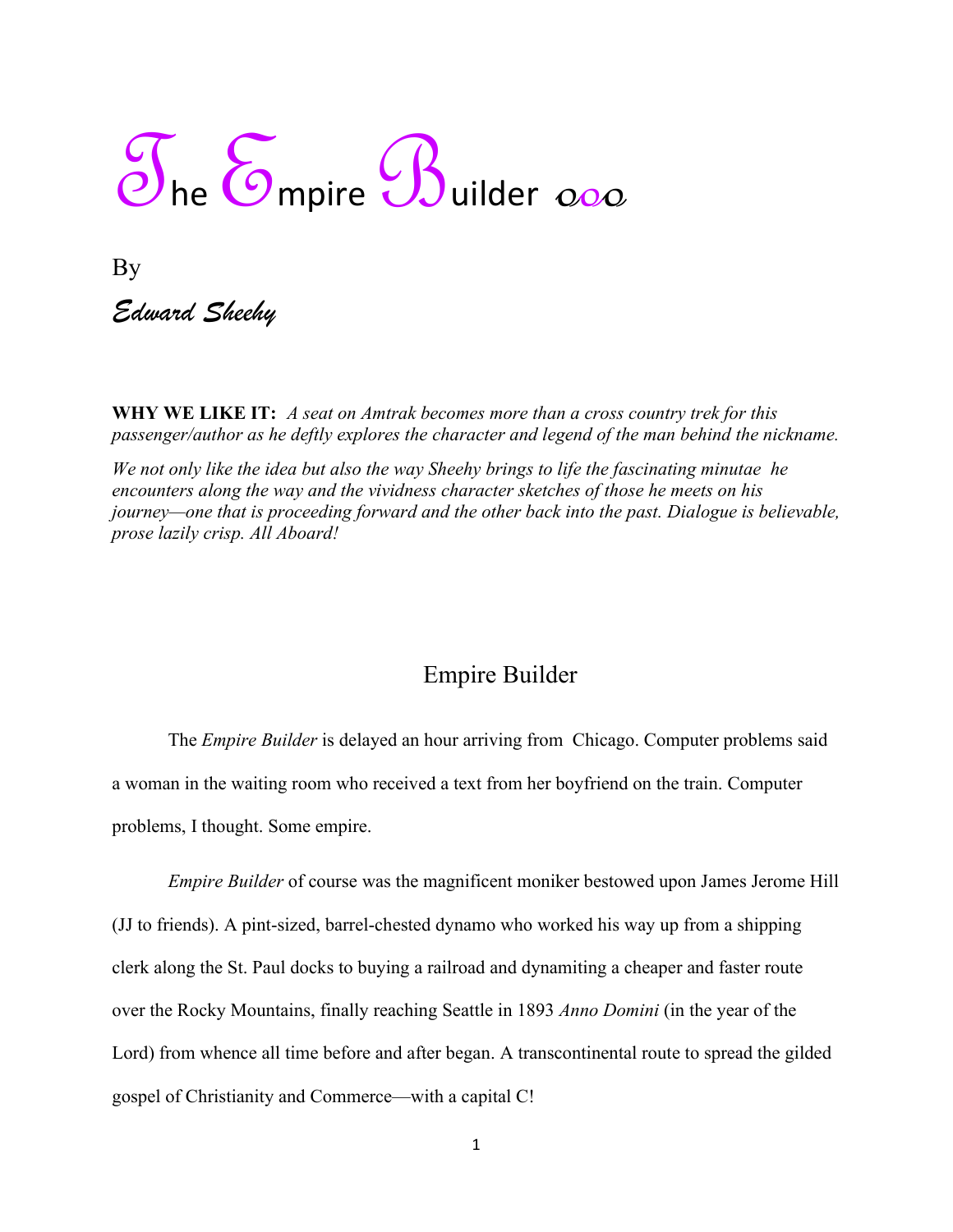A large oil painting of Hill occupies a wall in St. Paul's Union Depot. I gaze at the threequarter profile of the bearded empire builder in a top hat and overcoat, hand resting on a cane, and wonder what the businessman sees, staring off into an unseen but limitless horizon. I get as comfortable as I can on the hard wooden bench, and as fatigue takes hold, my head falls to my chest…

And lo and behold! Here comes JJ now, swaggering down Summit Avenue. A man on a mission. Too late, he's already seen me. Step closer my good man, don't be shy. Why, do you know that it is through Commerce that civilization and Christianity have spread to the remotest parts of the world. Indeed, it was the railway that made it all possible. Next to the Christian religion and public schools, the railway has been the largest single contributing factor to the welfare and happiness of the people. And you want to be part of that success, don't you? Of course, you do. Yes sir, commercial expansion is the lifeblood of these divinely blessed United States of America.

And it wasn't just about moving passengers from point A to point B. The passenger train is like the male teat, Hill says, neither useful nor ornamental. No sir. The real money is in moving freight, and here Hill waves a dollar bill under my nose then stuffs it in my shirt pocket. And that's not all. Hill boasts that he helped settle the country along his tracks by building towns that flourished with businesses that generated goods that needed the railroad to deliver those goods to markets across the burgeoning nation. A perpetual motion money-making machine moving the country ever forward. Growth, expansion, and the triumph of capital. The truest index of progress, By George! And we must do what we must do by whatever means necessary. Seize the homelands of indigenous nations. Exterminate the Indian menace and the risk to investors. Drive the Golden Spike through the hearts of the savages: the Cheyenne, the Lakota,

2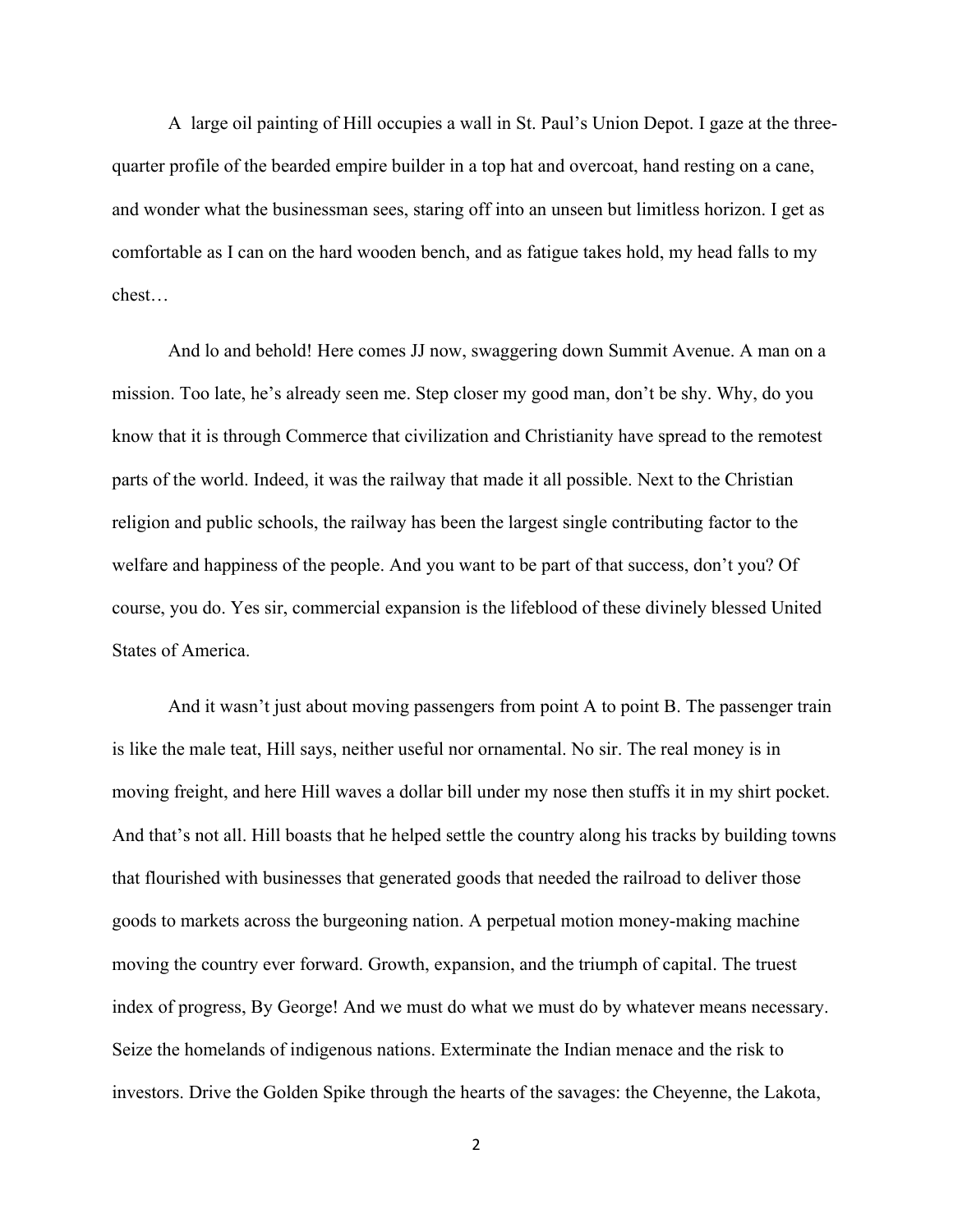the Arapaho, and the Pawnee. Give me snuff, whiskey, and Swedes, and I will build a railroad to hell, Hill bellows, as he flicks tribal blood off his lapel like cottonwood fluff, then turns, and continues on his way.

Yes sir, JJ Hill…

Patriot

Pathfinder

Pioneer

Empire Builder!

*All Aboard!*

# # #

 Behold, the *Empire Builder*, Amtrak train #11 departs St. Paul blazing westward toward a golden Providence shining a benevolence on all who answer her call. We shoot buffaloes by the hundreds from passenger windows. The rotting stench rises to high high heaven as the iron horse races across the tallgrass prairie leaving behind a rich manure of lies and betrayal. We retire to the club car for whiskey and cigars. I raise my glass to Manifest Destiny and as I do the conductor interrupts my reverie, Excuse me sir, but is your seat ok?

 My seat? Come to think of it, it did feel a little damp. The conductor explains that a little girl had just wet the seat and offers to relocate my seatmate and me. My seatmate's seat was dry, so she did not need to relocate but did anyway. So I slid over to her dry seat with more room to spread out. Crisis averted. Empire dreams resume with intermediate stops in: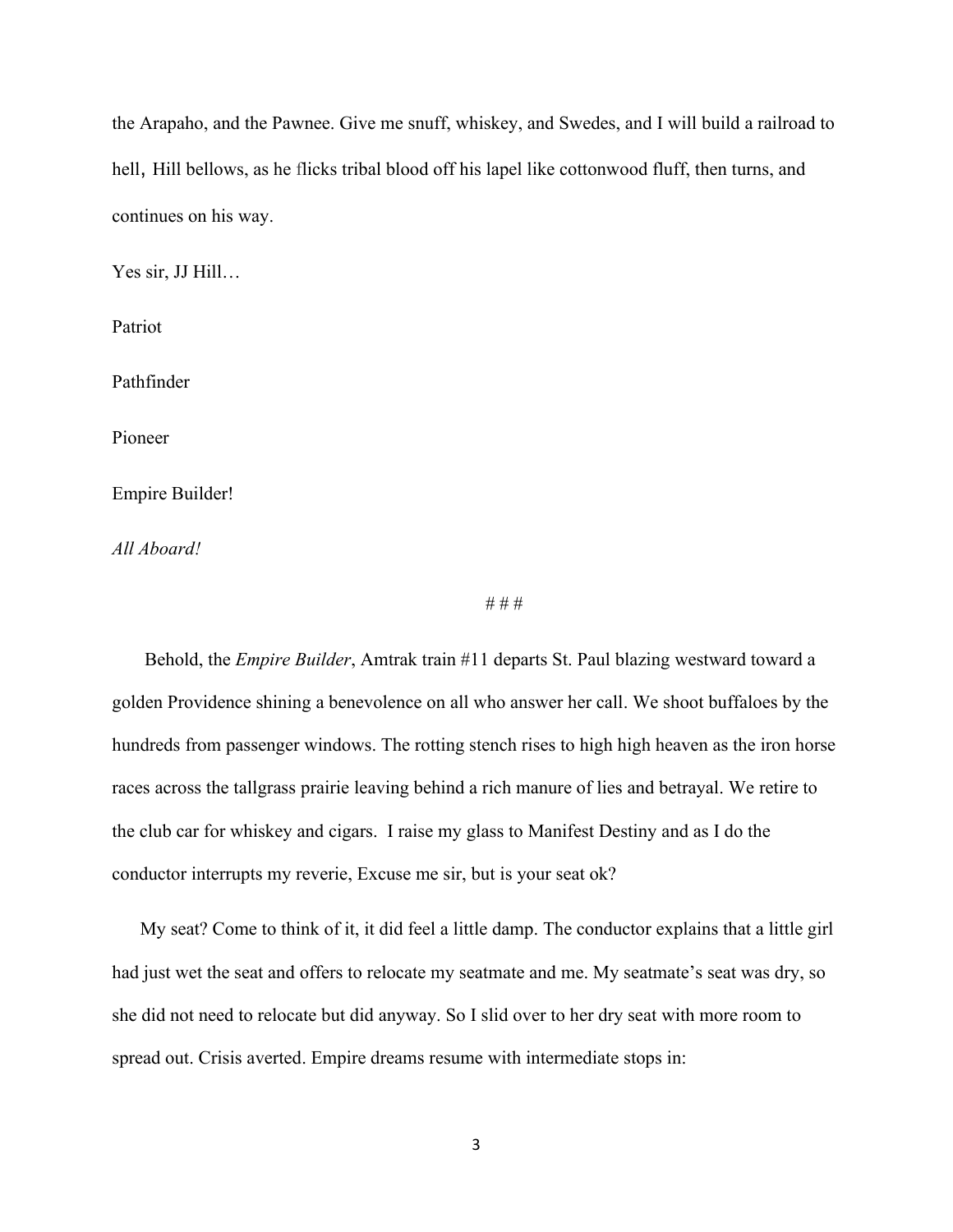Staples, MN

Detroit Lakes, MN

Fargo, ND

Grand Forks, ND

Devils Lake, ND

Rugby, ND

Minot, ND

Stanley, ND

Williston, ND

Wolf Point, MT

Glasgow, MT

Malta, MT

Havre, MT

Shelby, MT

Cut Bank, MT

Browning, MT

East Glacier Park. MT

Essex, MT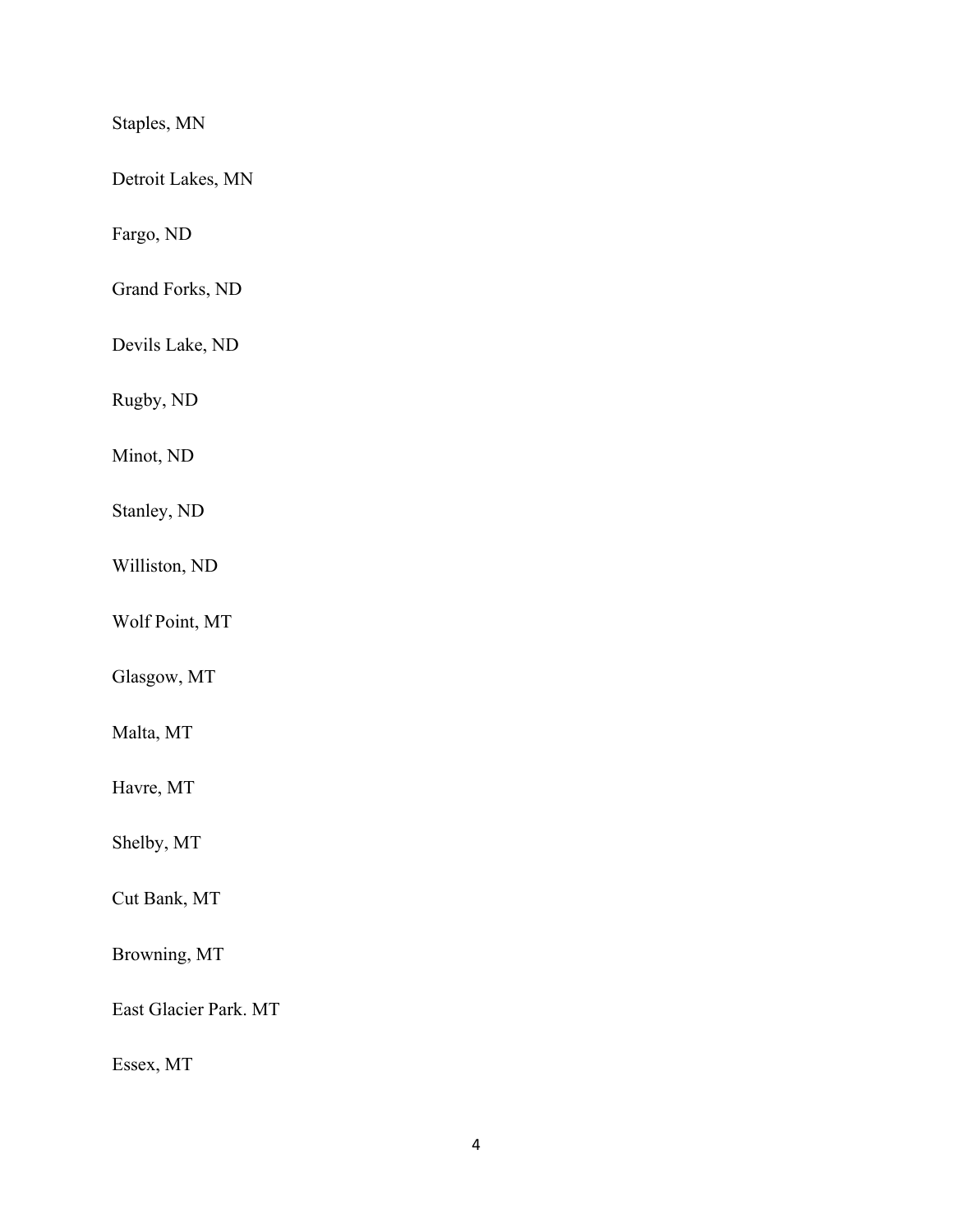West Glacier, MT

Whitefish, MT

Libby, MT

Sandpoint, ID

Spokane, WA

Ephrata, WA

Wenatchee, WA

Leavenworth, WA

Everett, WA

Edmonds, WA

Seattle, WA

End of the line.

I'm staying at the Hotel Max, an ultra-hip spot for techie millennials near Pike Place Market, light rail, and several dispensaries—all critical necessities for a base camp (minus the headlamp). They allow me to register as long as I promise to not hang out in the lobby.

Stopped by Metsker Maps to get the lay of the land and am confronted by geothermal heat maps devouring the earth. So if contemplating a move anytime over say the next ten, twenty, or fifty years, my advice: avoid the hot zones they will depreciate quickly and permanently with devastating effects sending caravans of seekers, upriver, closer to the headwaters, to settle along the banks in tiny homes with High-Def and 5G.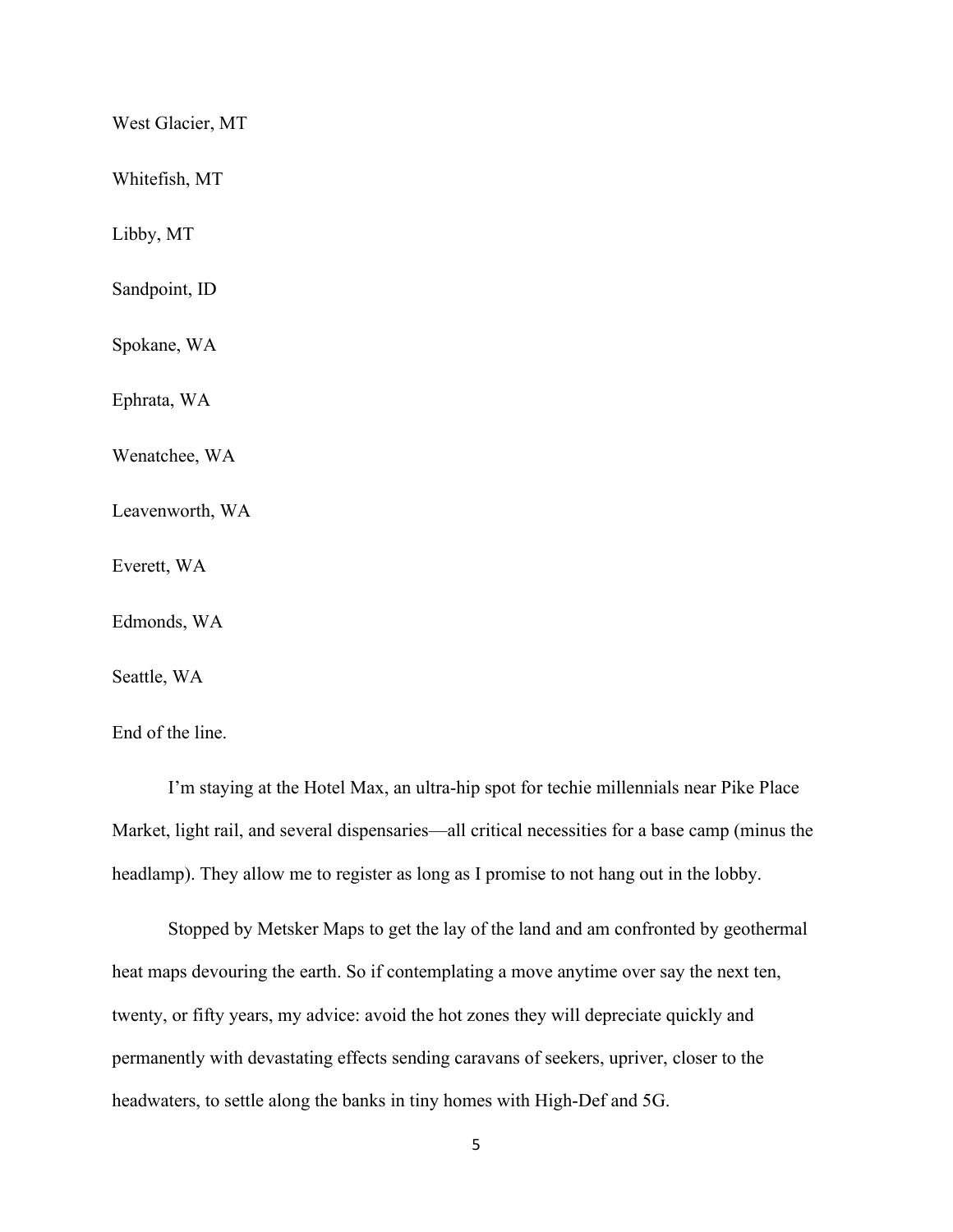I'm in search of provisions for the next leg of my journey. Across the street from the ferry terminal, a walkway of modern urban design rises above a narrow street lined with homeless encampments where you can toss coins down onto the tarps and make a wish.

At the corner of Denny and Westlake, the Whole Foods Market is an island of serenity and fresh peaches. A hate-free zone. No racism is allowed behind the yellow line. Cross that line and you're on your own. No false gods allowed either, except for the one on the greenback that JJ stuffed in my shirt, the one with the eyeball floating over a pyramid. What deity is that thing supposed to be and why don't I already know the answer to the most fundamental of all life's questions.

For answers, I turn to the Buddad at the bar, nursing a gin and tonic. The Buddad blows a smoke ring in my face and sez to me in a voice that rings tired and raw from too many unfiltered Camels: the what and why come together metaphorically speaking as a duality to form one unified deity.

Sounds heavy, man, I say, but what exactly does it mean? Look closer, my pathetically ignorant friend, above the pyramid, read it. I study the greenback and read aloud: *Annuit Coeptis*

Now the Buddad smiles and remembers like it was yesterday: Ah yes, Virgil. Twentynine years before Jay Cee came on the scene. Latin epic poem. Hero's journey. Read Joseph Campbell. The line is from a prayer by Ascanius, just before he slays an enemy warrior, he cries: *Jupiter Almighty, favor my bold undertakings*. The Buddad holds up his empty glass to the bartender.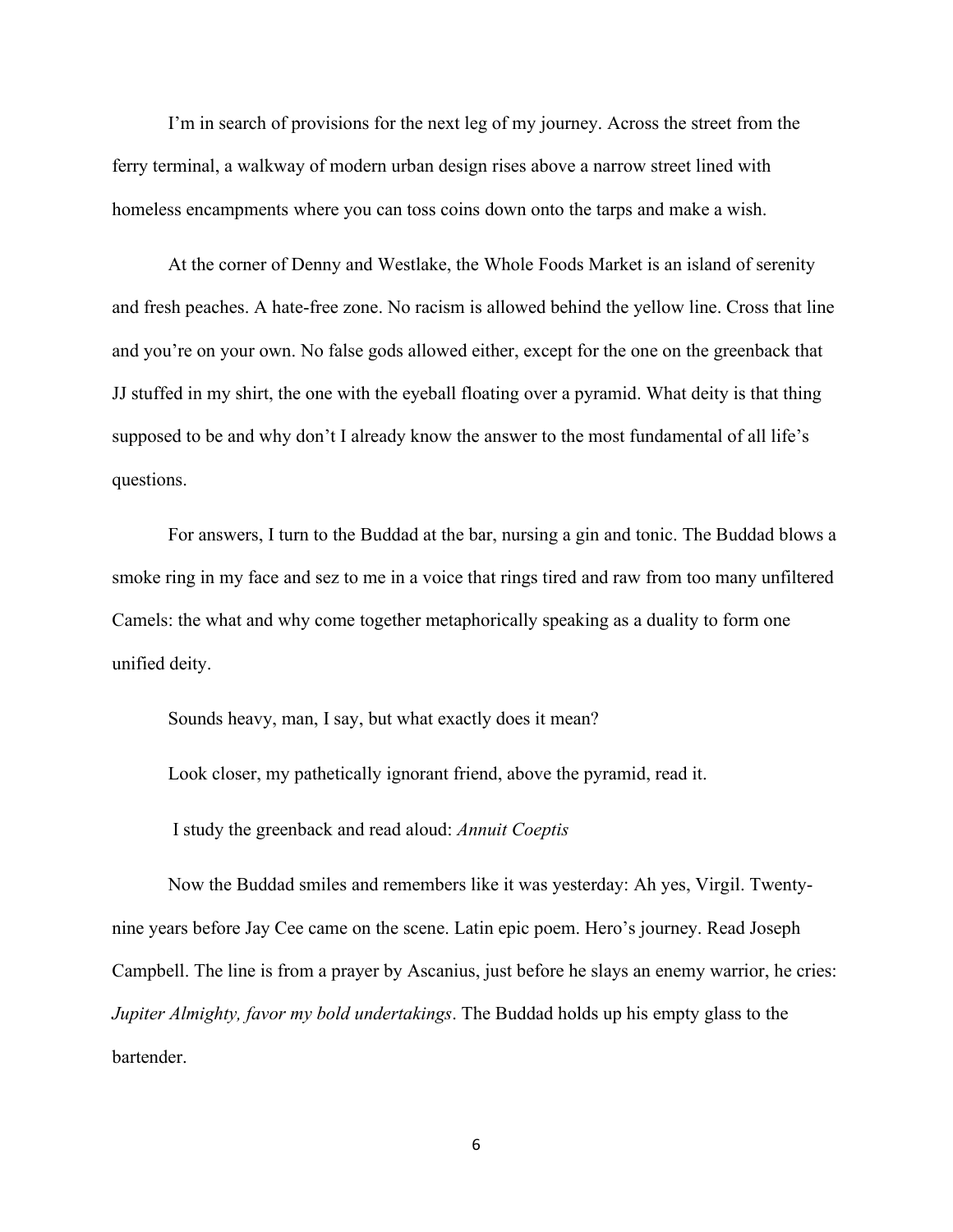Yeah, I say, but I still don't get it.

The Buddad exhales a weary sigh. Try and keep up. Fast forward eighteen centuries. A learned gentleman in a very itchy wig had a brilliant inspiration. You see, he was privileged to be taught Latin and Greek in a fine all-boys boarding school. He remembers the line from The Aeneid and slaps it on the back of the American Federal Reserve Note (dropping *Jupiter Almighty*--too pagan). He briefly considered adding a cross instead of a pyramid, but that was too obvious and over the line. So they went with the floating eyeball thing. The Eye of Providence to the uninitiated, over the unfinished pyramid—a symbol of strength and duration. A harmonic convergence of righteousness of cause, the defeat of all enemies, and a triumphant return from battle. What else would help you understand it? The Buddad's lips curl in a sneer: A movie starring Captain America?

I give nothing back but a blank stare.

The Buddad looks at me as if I am an idiot. For God's sake, man! It's a direct philosophical link to the founding myth of the Roman Empire. We bring down the sword on the neck of our enemy and cry: *Providence favors our undertaking.* Now do you fucking get it?

I shrink back on my bar stool. Maybe I am an idiot. Maybe I was absent from school on the day when the ultimate truth was revealed. *Providence favors our undertaking: Exterminate the Indian Menace.* Got it.

I step away to make a not so graceful exit when the Buddad stubs out his cigarette and sez: But wait, there's more! Check the scroll underneath the pyramid.

Without my glasses, I squint and read: *Novus Ordo Seclorum*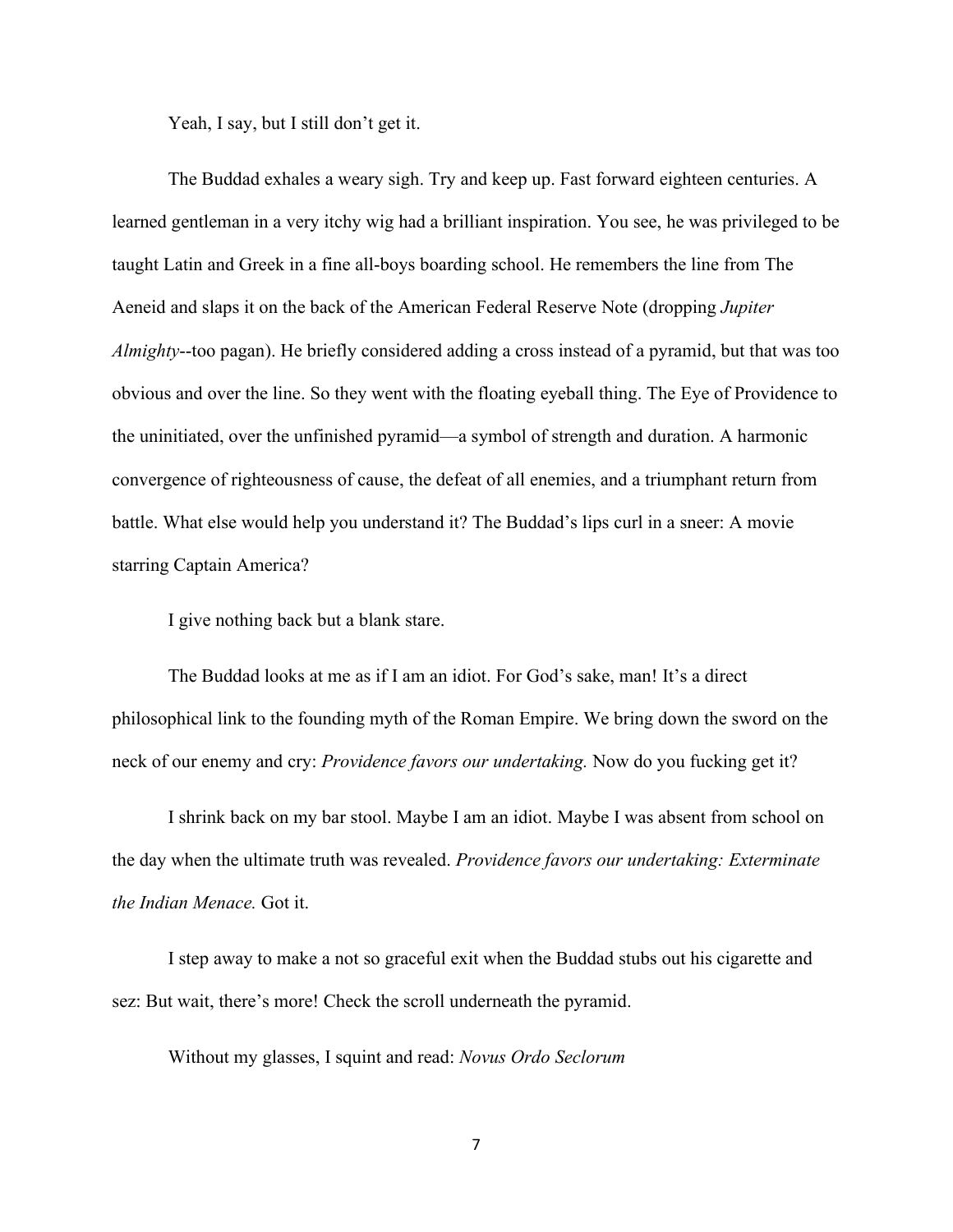Virgil again, sez the Buddad. Eclogue 4, in which a small boy is believed to be the savior, and one day when he is of age he will become divine and rule the world. Sound familiar?

I'm not sure what to say, afraid to show off more of my stupidity.

The Buddad screams. Heads turn to see what the commotion is all about. It's the origin myth, you simpleton! Virgil had it first long before the apostles ripped him off. *The ages' mighty march begins anew.* A Sunday hymnal pleaser for sure. Open your wallet, young man. The collection plate is coming 'round.

Lesson over, the Buddad throws back his drink and stumbles out of the bar, leaving me with the check. The sucker always pays in the end.

On my return trip, the landscape rushes by like a movie shown in reverse. We're rolling now, somewhere between Cutbank and Havre, picking up speed along a straight track cutting through the prairie of north-central Montana where Lewis and Clark once trekked. The *Empire Builder* roars through nameless towns that vanish as quickly as camp smoke in the wind, past yards of discarded dreams and boarded up shops clinging to the land like glacial till from a receding lover. Roots and vines climb rusted junk to flower along trash-strewn tracks. Eventide paints the underbelly of the clouds in pastels of pink and purple like soft cotton flannel. A discordant juxtaposition of majesty and misery. The American Era yet unfurls in perpetual prosperous perpetuity, fulfilling JJ Hill's prophesy, as the *Empire Builder* plunges headlong into a tunnel painted onto the side of a mountain.

## End

**AUTHOR'S NOTE:** *When I had the opportunity last summer to ride Amtrak's Empire Builder to Seattle, I just had to know more about the man who earned that nickname and use that as inspiration for my trip journal. The history of railroad building across the continent is replete* 

8